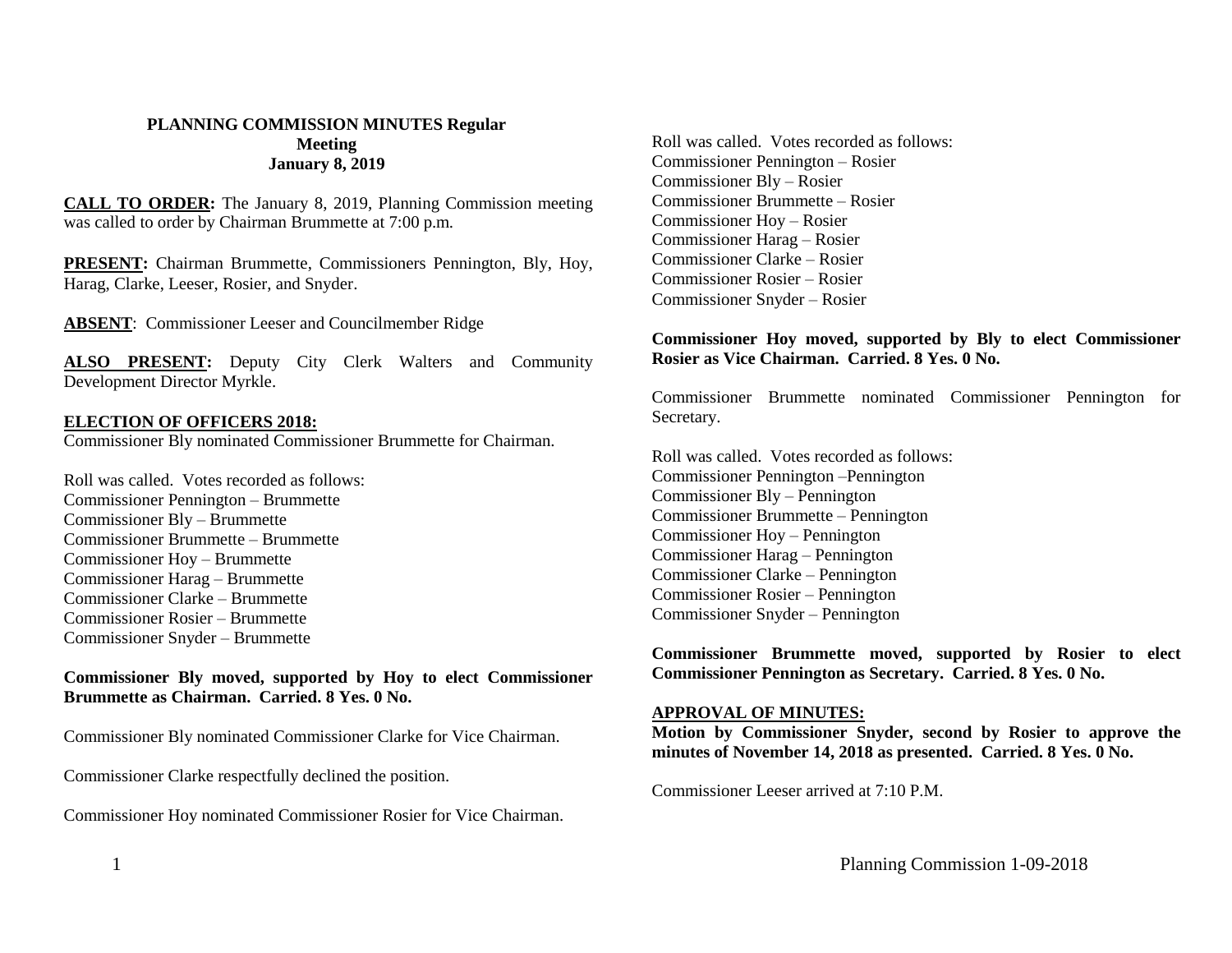#### **APPROVAL OF AGENDA:**

**Motion by Commissioner Bly, second by Snyder to approve the agenda as presented. Carried. 9 Yes. 0 No.**

## **EARLY PUBLIC COMMENT: None.**

### **NEW BUSINESS:**

## **A. PUBLIC HEARING – SITE PLAN REVIEW – 660 LANSING RD.:**

# **Public Hearing Opened: 7:11 P.M.**

Desine Inc representative, Fernando, presented the site plan design for the new Taco Bell building.

Discussion was held including parking relationship with Rally's, landscaping, and estimated project timeline. **Public Hearing Closed: 7:25 P.M.**

# **B. ACTION SITE PLAN – 660 LANSING RD.:**

### **RESOLUTION NO. PC 2019 -01**

# **A RESOLUTION TO APPROVE A SITE PLAN FOR TACO BELL, 660 LANSING STREET**

**WHEREAS,** Taco Bell has submitted a site redevelopment plan for review and approval; and

- **WHEREAS,** the City of Charlotte Planning Commission is required to use the following checklist, and has made the following findings regarding this site plan:
	- The location and design of driveways providing vehicular ingress to and egress from the site, in relation to streets giving access to the site, and including acceleration and

deceleration lane needs is adequate and in compliance with the city's zoning regulations.

- There is no need for additional service drives or marginal access roads as a result of this expansion.
- The parking lot layout, including ingress, egress and driveway widths conform to the requirements of the city's zoning regulations.
- Loading and unloading areas and building service areas are adequate and in compliance with the city's zoning regulations.
- Location and requirements for fences, walls and greenbelts are adequate and in compliance with the city's zoning regulations.
- There are no special site features such as play areas or pools included in this site plan.

**WHEREAS,** any comments, requirements or conditions imposed by the City of Charlotte Department of Public Works must be incorporated into the plan, and adhered to during development.

**THEREFORE, BE IT RESOLVED** that the City of Charlotte Planning Commission hereby approves the site plan as presented.

**Commissioner Rosier moved, supported by Snyder to approve the site plan for 660 Lansing Rd. per Resolution PC 2019-01. Carried. 9 Yes. 0 No.**

# **REPORTS, COMMENTS, CORRESPONDENCE: STAFF REPORT**:

Community Development Director Myrkle recommended that Planning Commission members read an article published by the MML regarding the Open Meetings Act.